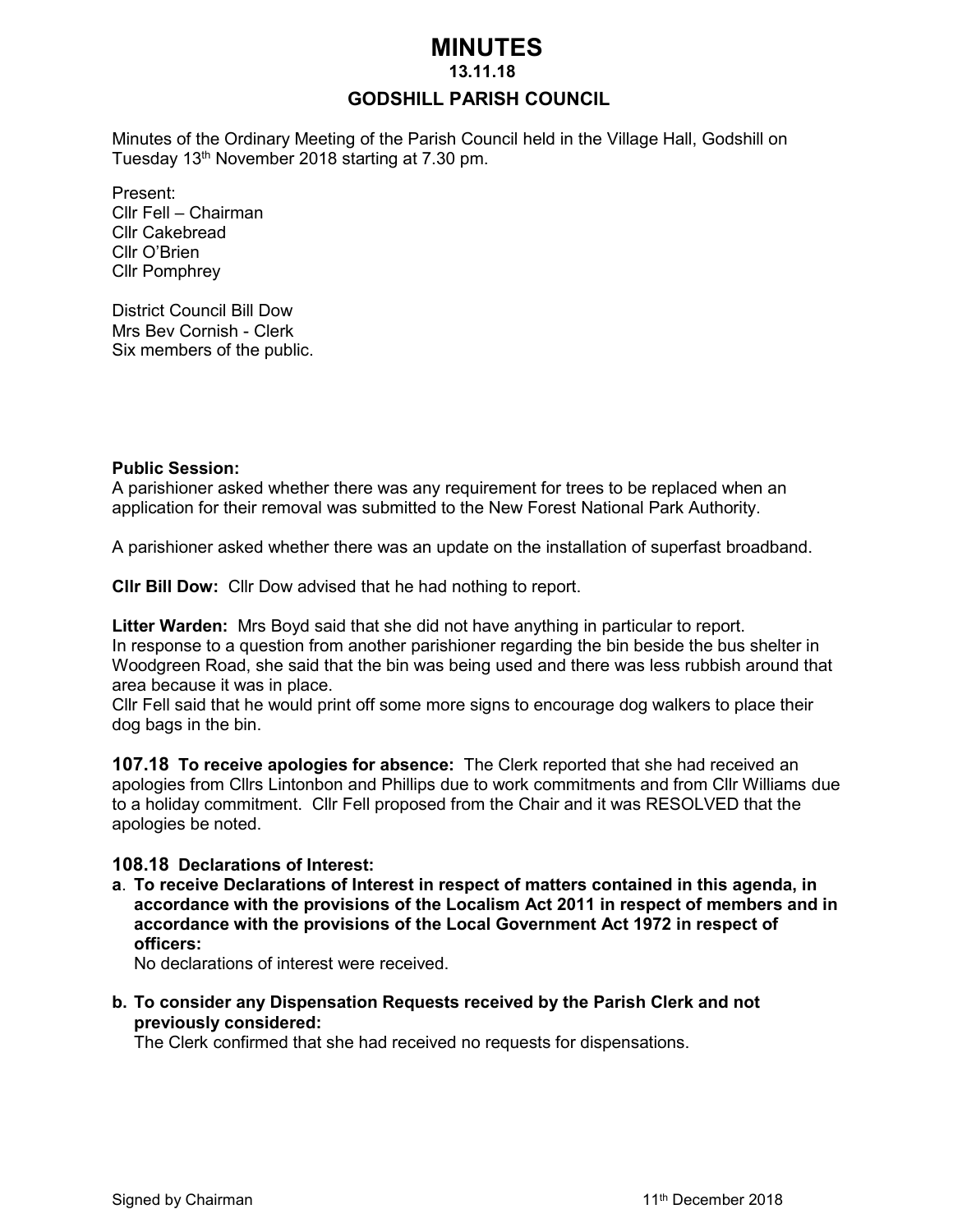**109.18 To resolve to approve the Minutes of the ordinary meeting held on 9th October 2018:** Cllr Fell proposed, Cllr Cakebread seconded and it was RESOLVED that the Minutes be approved and signed as a true record by the Chairman.

### **110.18 To resolve to refer any business raised by the public in public discussion, and any other matters or items of information from councillors, to a future meeting or to resolve to agree on any other action:** In response to questions raised Cllr Fell responded as follows:

- With regard to tree works, there was a requirement for any applications to remove a tree with a Tree Preservation Order to replace it with another tree as agreed by the Tree Officer.
- With regard to superfast broadband, Cllr Lintonbon had been chasing BT Openreach for a response to several emails and would give an update on the project at the December meeting.

**111.18 To resolve to note the Clerk's Report providing information on recent issues and work completed:** Cllr Fell proposed from the Chair and it was RESOLVED that the Clerk's report be noted as follows:

**108.16: Speed Limit Repeater sign:** The Chairman and Councillors were in the process of agreeing the locations for poles for submission to Hampshire County Council.

**54.18: Pinch Points:** The Clerk had received a detailed response from Hampshire County Council with agreement to arrange a meeting on site. However, initially the officer wished to obtain some traffic survey data, so that she had have accurate information on traffic speed and volume as her concern with removing the pinch point was that there will be a consequential increase in traffic speeds. Once the data is available she would meet a representative of the Parish Council on site as she believes there are possibilities to visually enhance the pinch points and increase the speed limit roundel markings, but this may raise concerns over the impact on the rural street scene.

**Public Session August:** The Clerk had spoken at length with Ms Sue Westwood, the Clerk to the Verderers, who advised that the Verderers and the Forestry Commission have recognised that more signage was needed to deter people from feeding the animals in key areas of the National Park, with one of them being outside the Fighting Cocks, as this year it had been worse than anyone had known it. Over the next few months she will be liaising with the Forestry Commission to provide a coordinated approach to new signage being given permission and being installed, so the Council may not hear back from her until the early part of next year. However, she wanted to reassure members that something is going to be done.

### **91.18: Various issues:** The Clerk has:

- reported the issues with the footpaths to the Countryside Access Team at Hampshire County Council and requested a meeting.
- reported the damaged tree in Blissford Road to Hampshire Highways.
- was still trying to establish who owns the electric fence in Blissford Road.

**96.18: Defibrillator:** The Clerk had received a response from the Village Hall Committee advising that it had agreed to the installation of the defibrillator on the outside of the Village Hall building and to its connection to the Hall's electricity supply.

**97.18: New Forest National Park Authority's new Historic Route and Past Pathways Project:** Mr Gareth Owen, the NFNPA's Historic Routes and Past Pathways Project Officer, had agreed to attend and speak on the project at the December meeting of the Council.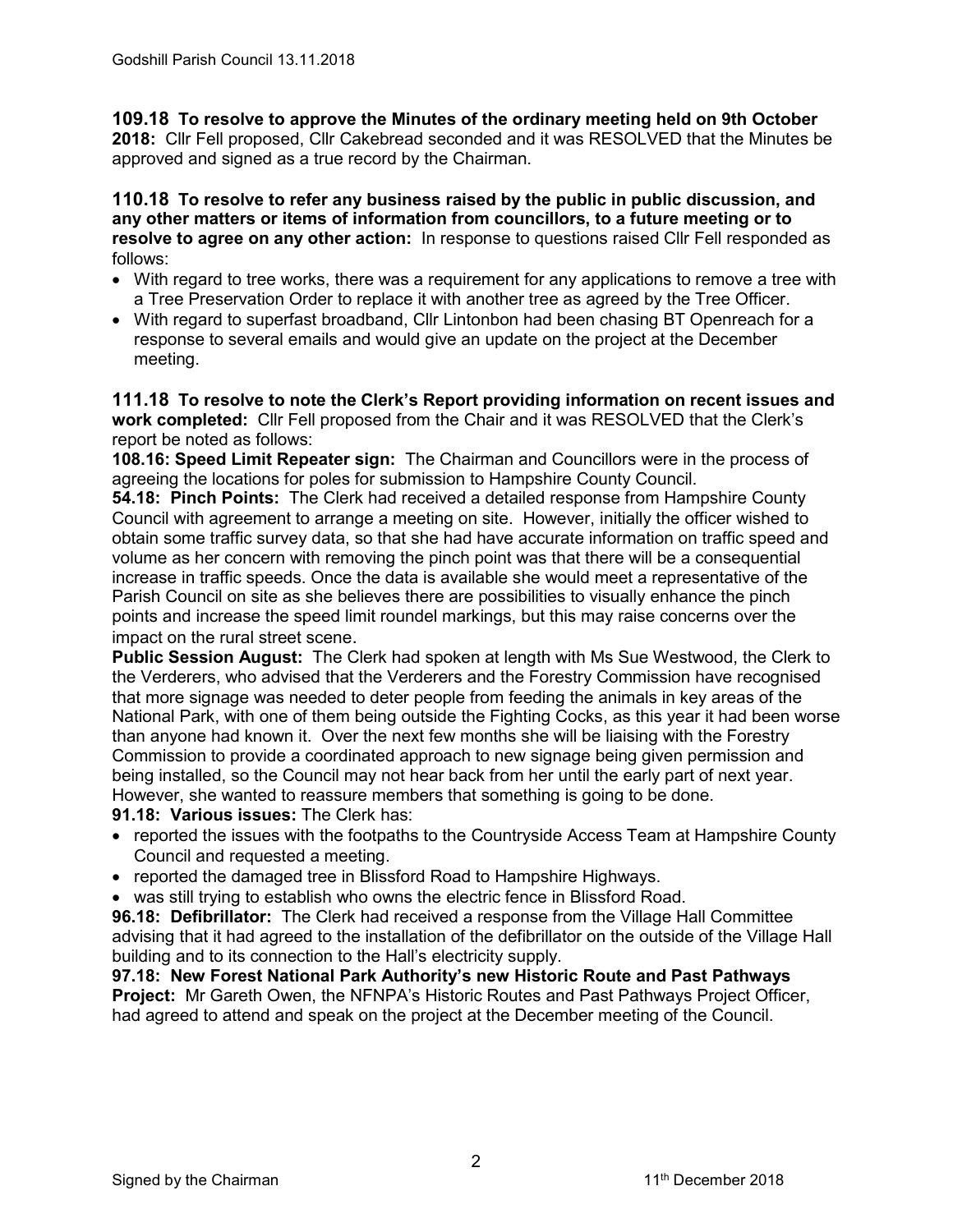### **112.18 Planning and Tree Works Applications:**

### **Application No. 18/00761**

**Hilltop, Blissford Road, Blissford - Application for a Certificate of Lawful development for a Proposed outbuilding:** Cllr Fell reported that there were no documents online for this application and so the decision would need to be left to the Planning Officer.

### **Application No. 18/00795**

**Sandy Balls Holiday Centre, Sandy Balls Estate, Godshill - Installation of new waste water treatment plant with associated engineering and landscaping work; relocation of existing container; demolition of existing waste water treatment plant:** Following a brief report from Cllr Pomphrey, he proposed, Cllr Cakebread seconded and it was RESOLVED that Godshill Parish Council should recommend permission for this application on the grounds that:

- the upgrade was overdue and also was required as a result of the recently approved additional holiday lodges; and
- the replacement plant would not have any additional detrimental impact on the site or on the conservation area.

### **Application No. TPO/18/01017**

**Forest Brook Farm, Newgrounds, Godshill - Fell 1 x Oak tree:** Cllr Fell advised that this application had already been approved and there was a requirement for replacement tree be planted.

#### **Application No. CONS/18/01026**

**Godshill Wood House, Godshill Wood - Prune 2 x Oak trees:** Cllr Fell proposed form the Chair that this application be left to the Tree Officer.

#### **Application No. CONS/18/01036**

**Wits End, Purlieu Lane, Godshill - Prune 1 x Oak tree:** Following a written report from Cllr Lintonbon, Cllr Fell proposed form the Chair that this application be left to the Tree Officer.

#### **Application No. CONS/18/01040**

**Onza Kia, Blissford Road, Blissford - Fell 1 x Poplar tree:** Following a report from Cllr Cakebread, she proposed, Cllr Fell seconded and it was RESOLVED that Godshill Parish Council should query the removal of the tree but would accept the decision of the Tree Officer.

At this point in the meeting Cllr Fell proposed from the Chair and it was RESOLVED that the meeting be opened to receive comments from members of the public.

**105.17 Using the Council's power under the Public Health Act 1936, Section 234, to reconsider three quotes provided for the purchase of a Public Access Defibrillator and to resolve to approve one quote:** Following several comments from parishioners, Cllr Fell proposed, Cllr O'Brien seconded and it was RESOLVED that the quote of £1,999 from Heartsafe be accepted and the Clerk be requested to place an order for the defibrillator.

Cllr Fell closed the meeting to members of the public.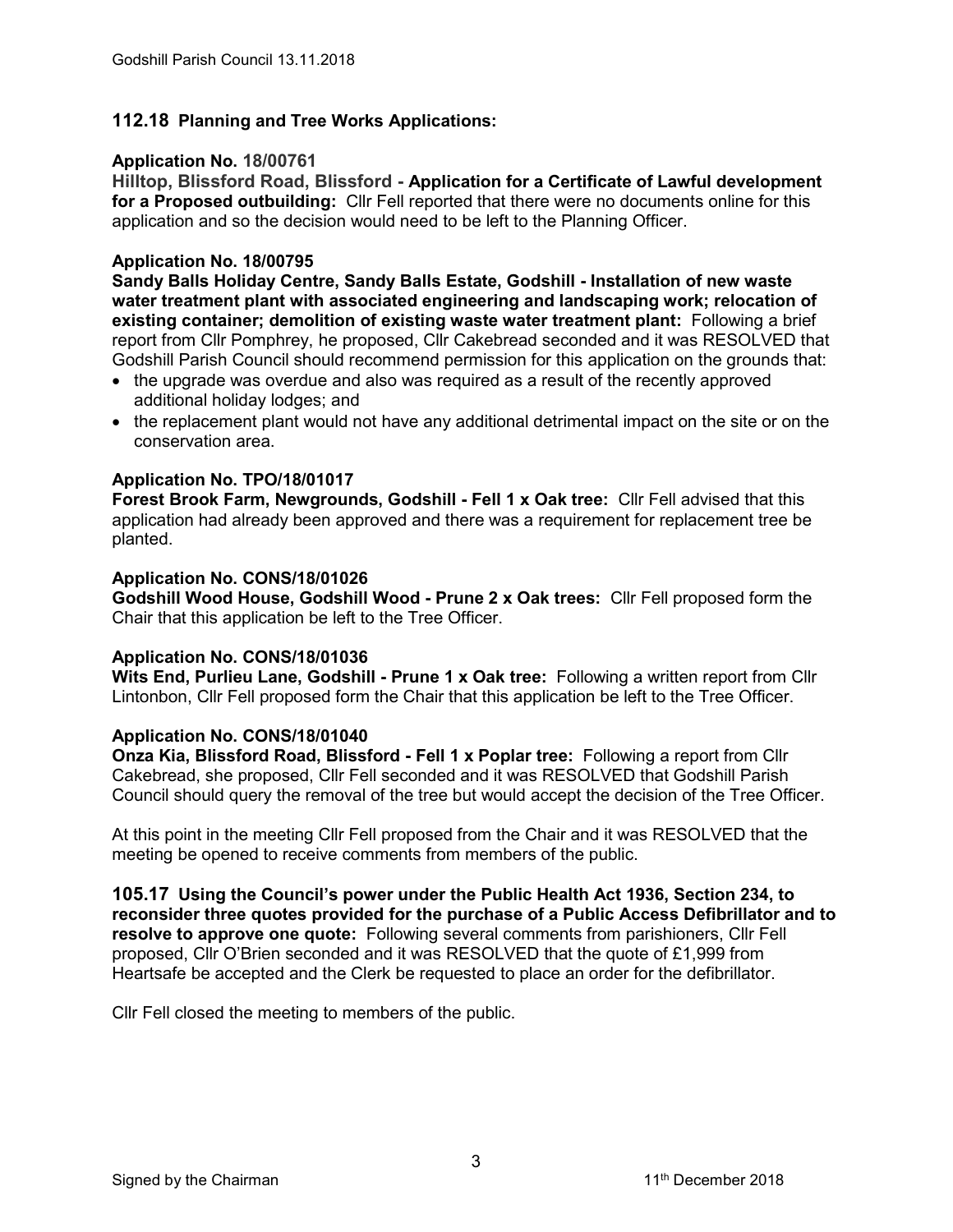Godshill Parish Council 13.11.2018

**106.17 To consider and resolve to approve the Annual Insurance Premium and 3 year contract from 3 quotes submitted by Came & Company for the Parish Council's Insurance Policy:** Following a brief report from the Clerk, Cllr Fell proposed, Cllr Pomphrey seconded and it was RESOLVED that the quote for £364.36 with a 3 year Long Term Agreement from Inspire (formerly AXA) be accepted. It was noted that the policy also provided cover for the new defibrillator.

**107.17 To consider a proposal from Cllr Cakebread with regard to the accident statistics for the New Forest rural roads as set out in the Police and Crime Commissioner's 'Road Safety Report' and to resolve to agree on any actions to be taken:** Following a brief report from Cllr Cakebread, she proposed, Cllr Fell seconded and it was RESOLVED that the Clerk should write to the Police and Crime Commissioner to express the Council's concerns about the omission of both vehicular and animal accident statistics, which were significant, on the New Forest's A and B-roads from his report.

**108.17 To consider a proposal from Cllr Cakebread to write to the Safety Advisory Group at the New Forest National Park Authority to enquire whether it has any plans to impose a limit on the number of cycling events to be in held in a year in view of their impact on residents and animals:** Following a brief discussion, Cllr Fell proposed from the Chair and it was RESOLVED that Cllr Cakebread should raise the issue at the forthcoming North West Quadrant meeting.

### **109.17 To resolve to approve the following payment:**

£62.46 - 1&1 Internet Ltd - For website hosting and domain name renewal.

Cllr Fell proposed, Cllr Pomphrey seconded and it was RESOLVED that it be approved.

#### **113.18 Finance and Policy:**

#### **a. To resolve to approve the Accounts for payment for November:**

|                                                    |        | Cheque No.   |
|----------------------------------------------------|--------|--------------|
| 1&1 Internet Ltd - Website hosting and domain name | 62.46  | Direct Debit |
| Came & Company - Annual Insurance premium          | 364.36 | 10582        |
| B Cornish - November salary                        | 323.02 | 10583        |

Cllr Fell proposed, Cllr O'Brien seconded and it was RESOLVED that they be approved.

### **b. To resolve to approve the Bank balances – Cheque and Reserve Accounts.**

#### **Balances to be Approved and Noted as at 13.11.18**

Current Account: £16,725.75 Deposit Account: £580.00

Cllr Fell proposed, Cllr O'Brien seconded and it was RESOLVED that they be approved and noted.

### **114.18 Outside Bodies and Representation:**

**Fordingbridge Remembrance Service and Parade:** Cllr O'Brien gave a brief report on her attendance at the service and laying a wreath on behalf of the Council. She said it was a very moving and very well organised event and her thanks were expressed to Fordingbridge Town Council. All agreed that a wreath should be laid annually at the event on behalf of the Parish Council.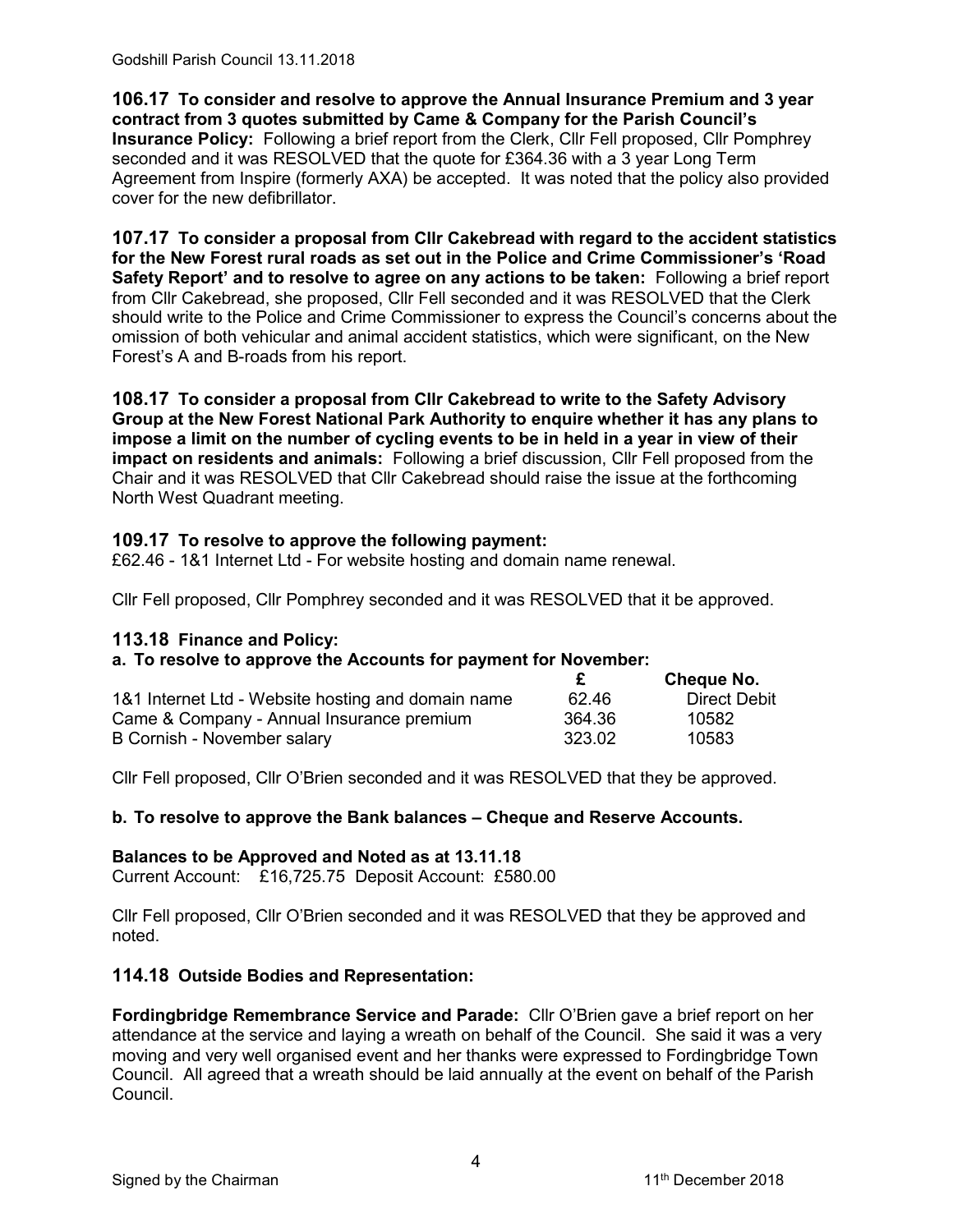**115.18 To resolve to note the Correspondence received:** Cllr Fell proposed from the Chair and it was RESOLVED that the following items of correspondence be noted:

- 1. New Forest National Park Authority
- An email advising of the Planning Inspector's decision to dismiss the 2 Planning Appeals for 5 Avon View Cottages, Godshill.
- 2. Hampshire County Council
- An email advising of the Council's latest news.
- 3. New Forest District Council
- An email from Rosemary Rutins advising of the estimates of costs for the Quadrennial Parish and Town Council Elections on 2 May 2019.
- An email advising that Councillor Edward Heron has recently published a Portfolio Holders Decision on Parking Charges that set out proposals for 4 Days free parking in the run up to Christmas this year. This Year it is proposed that free parking will be provided on Saturday 1st December to help promote Small Business Saturday which is a national campaign to promote local high streets and independent shops. Furthermore, to repeat what the Council did last year, it will be suspending parking charges on the last weekend before Christmas which in 2018 will be 22nd And 23rd December 2018.
- 4. Hampshire Association of Local Councils
- October newsletter.
- 5. Police & Crime Commissioner An email enclosing a survey on The Community Remedy document, endorsed on 20th October 2014 following a consultation exercise, and which lists a variety of actions that an offender can be asked to undertake, either to make amends for their offence or help address the cause of their behaviour. It is now considered an appropriate time for the Commissioner to review the Community Remedy document and so the survey will enable the Commissioner to meaningfully consult with the public about the options available as part of the Community Remedy.
- 6. National Grid VIP Project: An email advising that the company's contractors will be starting ground investigation surveys across Hale Purlieu in November for approximately four weeks. The results of these surveys will support the development of detailed technical plans and will be included in its planning application which will be submitted in spring 2019 and be subject to full public consultation.

## **116.18 Any Other Business:**

**Hale Purlieu National Grid VIP Project:** Cllr Cakebread advised the Council about the detailed conservation, habitat and species surveys being carried out by National Grid ahead of the submission of its planning application in early 2019. She also advised that the Hale Protection Group, the pressure group opposing the project, would be meeting on Tuesday  $27<sup>th</sup>$ November.

**Hampshire Police ANPR Van:** Cllr Fell advised that he would be contacting Hampshire Police to alert them to the potential damage being caused to the verge where the the automatic number plate recognition van regularly parks on The Ridge.

**117.18 Next meeting:** Cllr Fell confirmed the date of the next meeting as 11th December 2018 at 7.30 pm at Godshill Village Hall.

With no other business, the meeting closed at 8.35 pm.

*Members of the Council considered the foregoing in the matters in consideration of their duties: Equal Opportunities, (race, gender, sexual orientation, marital status and any disability); Crime & Disorder, Health & Safety, and Human Rights.*